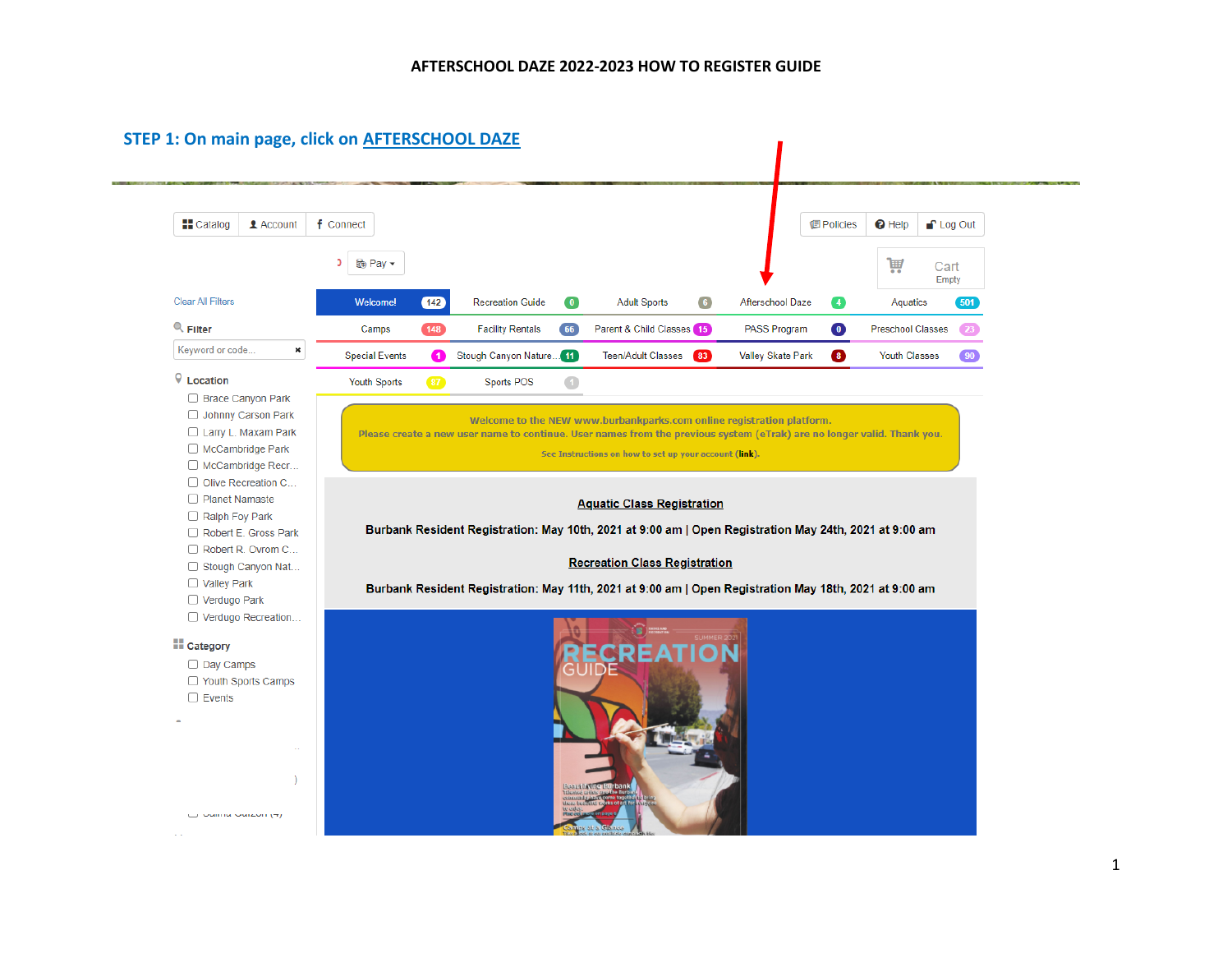| Clear All Filters                           | $\bullet$<br>Welcome!                                                                                             | <b>Recreation Guide</b>          | $\bullet$<br><b>Adult Sports</b> |                  | 12          | Afterschool Daze<br>(21)  | Aquatics             | 292)                  |
|---------------------------------------------|-------------------------------------------------------------------------------------------------------------------|----------------------------------|----------------------------------|------------------|-------------|---------------------------|----------------------|-----------------------|
| $Q$ Filter                                  | 151<br>Camps                                                                                                      | $306$<br><b>Facility Rentals</b> | Parent & Child Classes           |                  | $\sqrt{27}$ | $\bullet$<br>PASS Program | Preschool Classes    | $\overline{47}$       |
| Keyword or code<br>×                        | <b>Special Events</b><br>G                                                                                        | Stough Canyon Nature Ce 16       | Teen/Adult Classes               |                  | (165)       | 33<br>Valley Skate Park   | <b>Youth Classes</b> | $\boxed{163}$         |
| Q Location                                  | Youth Sports<br>100                                                                                               | Afterschool Daze POS             | $\bullet$                        |                  |             |                           |                      |                       |
| □ Tuttle Senior Adult C                     | <b>AFTERSCHOOL</b>                                                                                                |                                  |                                  |                  |             |                           |                      |                       |
| $\Box$ Verdugo Park<br>O Verdugo Recreation | Afterschool Daze Priority Registration (1)                                                                        |                                  |                                  |                  |             |                           |                      | \$0                   |
| <b>TT</b> Category                          | <b>Afterschool Daze</b>                                                                                           |                                  |                                  |                  |             |                           |                      | $\times$              |
| <b>Afterschool</b>                          | PLEASE CALL 81 <sup>8</sup> -238-5435 TO INQUIRE ABOUT REGISTRATION FOR THE 2021-2022 SCHOOL YEAR.                |                                  |                                  |                  |             |                           |                      |                       |
| <b>TT</b> Age Group                         | Space is limited! see flyer (PDF) for more information or visit burbankca.gov/ASD.                                |                                  |                                  |                  |             |                           |                      |                       |
| $\Box$ Youth                                | Payment Plan or tion is available on checkout cart (in drop down menu). See step 8 of HOW TO REGISTER GUIDE here. |                                  |                                  |                  |             |                           |                      |                       |
| $\Box$ Adult                                |                                                                                                                   |                                  |                                  |                  |             |                           |                      |                       |
| $\Box$ Senior                               |                                                                                                                   |                                  |                                  |                  |             |                           |                      |                       |
|                                             |                                                                                                                   |                                  |                                  |                  |             |                           |                      |                       |
|                                             | <b>PROGRAM</b><br>∸                                                                                               | LOCATION $\div$                  | AGE <del></del>                  | DAYS <del></del> | DATES ↔     | TIMES <del>←</del>        |                      |                       |
| $\square$ Mon                               | <b>Bret Harte ASD   2022-2023</b>                                                                                 | <b>Location TBD</b>              | 5th Grade/under Weekdays         |                  | 08/15-05/25 | 2:30pm-6pm                | $$1522.50$ ①         |                       |
| $\Box$ Tue                                  | Edison ASD   2022-2023                                                                                            | <b>Location TBD</b>              | 5th Grade/under Weekdays         |                  | 08/15-05/25 | 2:30pm-6pm                | $$1522.50$ ①         |                       |
| $\square$ Wed                               | Emerson ASD   2022-2023                                                                                           | <b>Location TBD</b>              | 5th Grade/under Weekdays         |                  | 08/15-05/25 | $2:30pm-6pm$              | $$1522.50$ ①         |                       |
| $\Box$ Thu                                  | <b>McKinley ASD   2022-2023</b>                                                                                   | <b>Location TBD</b>              | 5th Grade/under Weekdays         |                  | 08/15-05/25 | 2:30pm-6pm                |                      | \$500 <sup>①</sup>    |
| $\Box$ Fri                                  | Miller ASD   2022-2023                                                                                            | <b>Location TBD</b>              | 5th Grade/under Weekdays         |                  | 08/15-05/25 | 2:30pm-6pm                | $$1522.50$ ①         |                       |
| $\Box$ Sat                                  | Providencia ASD   2022-2023                                                                                       | <b>Location TBD</b>              | 5th Grade/under Weekdays         |                  | 08/15-05/25 | 2:30pm-6pm                |                      |                       |
| Days of the Week<br>$\Box$ Sun              |                                                                                                                   |                                  |                                  |                  |             |                           |                      |                       |
| Activity Tags                               | Providencia Kinder Club ASD   202                                                                                 | <b>Location TBD</b>              | Pre-School Gra Weekdays          |                  | 08/15-05/25 | 1:30pm-5:30pm             |                      | $$500$ ①<br>$$2919$ ① |
| $\Box$ PASS Subsidy - 40%                   | Roosevelt ASD   2022-2023                                                                                         | <b>Location TBD</b>              | 5th Grade/under Weekdays         |                  | 08/15-05/25 | 2:30pm-6pm                | $$1522.50$ ①         |                       |
| $\Box$ PASS Subsidy - 60%                   | Roosevelt Kinder Club ASD   2022-                                                                                 | <b>Location TBD</b>              | Pre-School Gra Weekdays          |                  | 08/15-05/25 | 12:30pm-6pm               | $$3175.50$ ①         |                       |

# **STEP 2: Select the 2022-2023 Afterschool Daze site to register your child (ren)**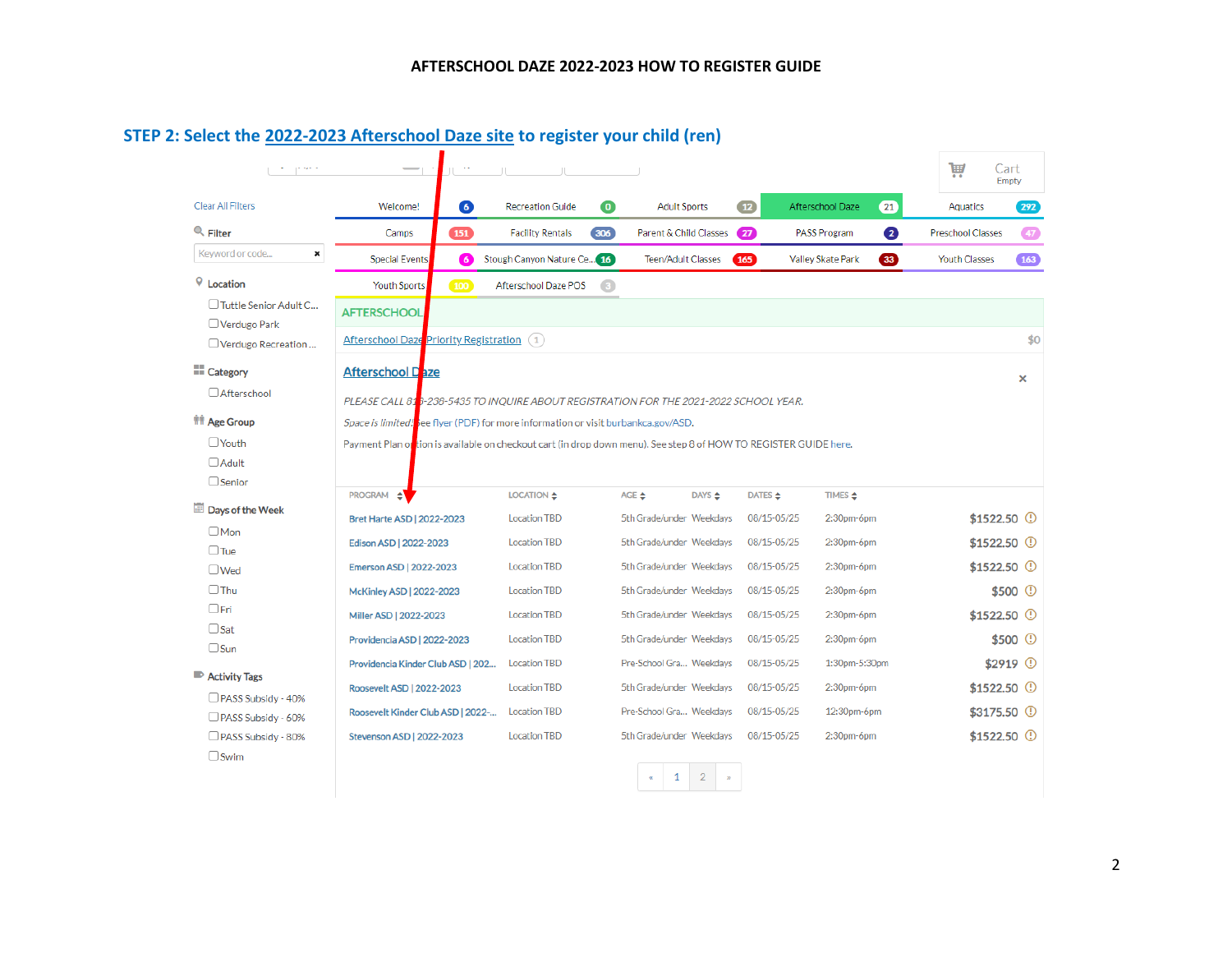### **STEP 3: Select the eligible child (ren) to register and ADD TO CART**

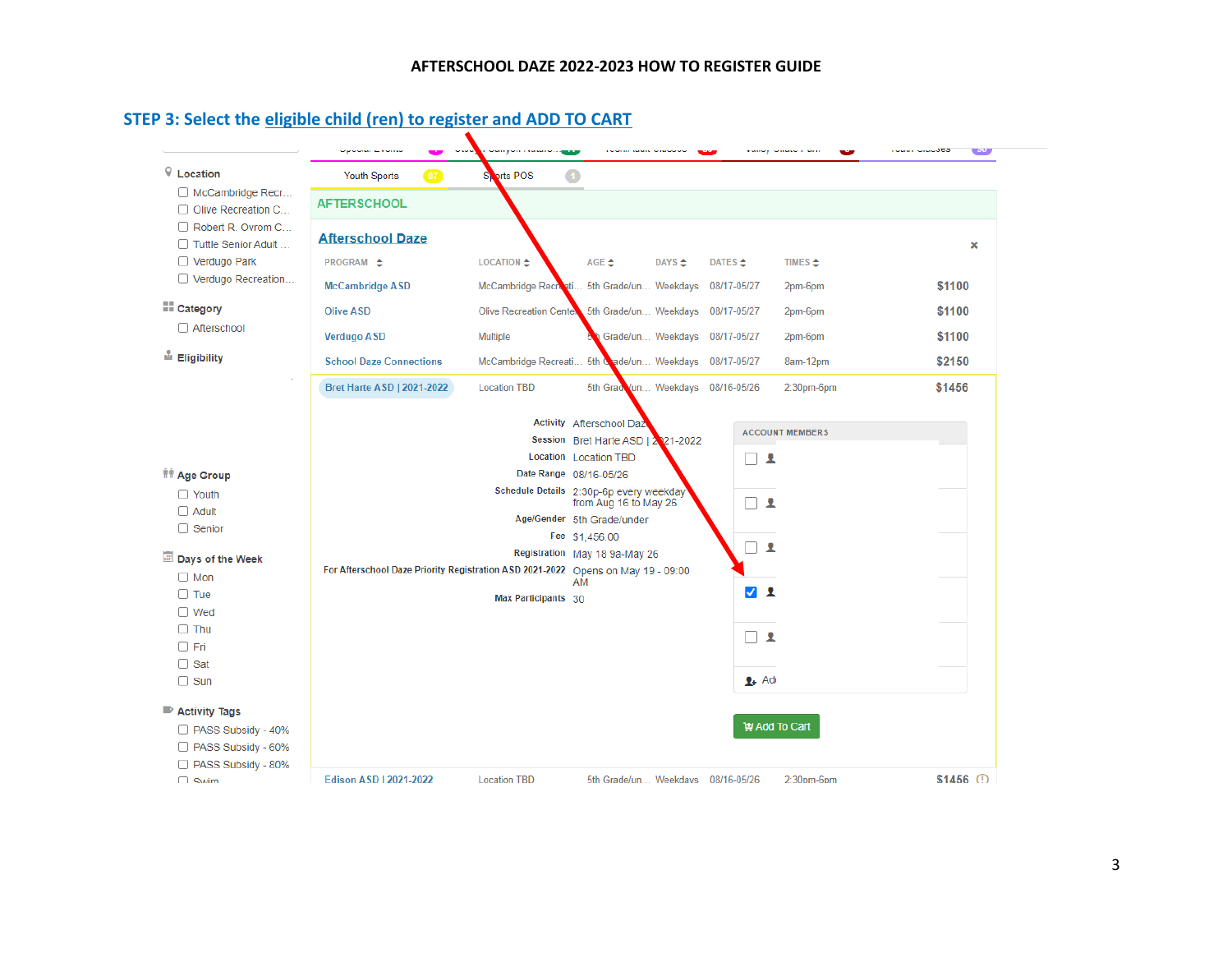#### **AFTERSCHOOL DAZE 2022-2023 HOW TO REGISTER GUIDE**

# **STEP 4: Confirm children and site are correct on cart and select CHECKOUT (the total amount is for the full school year; you will NOT BE CHARGED THIS FULL AMOUNT)**

| $\sqrt{\ }$ Location                     | $\overline{37}$<br><b>Youth Sports</b>                                           | $\bigcirc$<br><b>Sports POS</b> |                                                                  |                    |                    | #    | Item  | Total                     |
|------------------------------------------|----------------------------------------------------------------------------------|---------------------------------|------------------------------------------------------------------|--------------------|--------------------|------|-------|---------------------------|
| McCambridge Recr<br>Olive Recreation C   | <b>AFTERSCHOOL</b>                                                               |                                 |                                                                  |                    |                    |      |       | \$1,406.00 %<br>\$50.00   |
| Robert R. Ovrom C<br>Tuttle Senior Adult | <b>Afterschool Daze</b>                                                          |                                 |                                                                  |                    |                    |      |       |                           |
| □ Verdugo Park                           | PROGRAM $\triangle$                                                              | <b>LOCATION &amp;</b>           | AGE ±<br>DAYS $\triangle$                                        | DATES $\triangleq$ |                    | TIME |       |                           |
| Verdugo Recreation                       | <b>McCambridge ASD</b>                                                           |                                 | McCambridge Recreati 5th Grade/un Weekdays 08/17-05/27           |                    |                    | 2pm  |       |                           |
| $\Box$ Category                          | <b>Olive ASD</b>                                                                 |                                 | Olive Recreation Center 5th Grade/un Weekdays 08/17-05/27        |                    |                    | 2pm  |       |                           |
| □ Afterschool                            | <b>Verdugo ASD</b>                                                               | <b>Multiple</b>                 | 5th Grade/un Weekdays 08/17-05/27                                |                    |                    | 2pm  |       |                           |
| <u><sup>In</sup></u> Eligibility         | <b>School Daze Connections</b>                                                   |                                 | McCambridge Recreati 5th Grade/un Weekdays 08/17-05/27           |                    |                    | 8am  |       |                           |
|                                          | <b>Bret Harte ASD   2021-2022</b>                                                | <b>Location TBD</b>             | 5th Grade/un Weekdays 08/16-05/26                                |                    |                    | 2:30 |       |                           |
|                                          |                                                                                  |                                 | <b>Activity Afterschool Daze</b>                                 |                    |                    |      |       |                           |
|                                          |                                                                                  |                                 | Session Bret Harte ASD   2021-2022                               |                    | <b>ACCOUNT MEN</b> |      |       |                           |
|                                          |                                                                                  |                                 | Location Location TBD                                            |                    | $\Box$             |      |       |                           |
| <b>TT Age Group</b>                      |                                                                                  | Date Range 08/16-05/26          |                                                                  |                    |                    |      |       |                           |
| □ Youth                                  |                                                                                  |                                 | Schedule Details 2:30p-6p every weekday<br>from Aug 16 to May 26 |                    | $\Box$             |      |       |                           |
| $\Box$ Adult                             |                                                                                  |                                 | Age/Gender 5th Grade/under                                       |                    |                    |      |       |                           |
| $\Box$ Senior                            |                                                                                  |                                 | Fee \$1,456.00                                                   |                    |                    |      |       |                           |
| Days of the Week                         |                                                                                  |                                 | Registration May 18 9a-May 26                                    |                    | $\Box$ 2           |      |       |                           |
| $\Box$ Mon                               | For Afterschool Daze Priority Registration ASD 2021-2022 Opens on May 19 - 09:00 |                                 | AM                                                               |                    |                    |      |       |                           |
| $\Box$ Tue                               |                                                                                  | Max Participants 30             |                                                                  |                    | $\Box$             |      |       |                           |
| $\Box$ Wed                               |                                                                                  |                                 |                                                                  |                    |                    |      |       |                           |
| $\Box$ Thu                               |                                                                                  |                                 |                                                                  |                    | $\Box$             |      |       |                           |
| $\Box$ Fri                               |                                                                                  |                                 |                                                                  |                    |                    |      |       |                           |
| $\Box$ Sat                               |                                                                                  |                                 |                                                                  |                    |                    |      |       |                           |
| $\Box$ Sun                               |                                                                                  |                                 |                                                                  |                    | $\frac{1}{2}$ Ad   |      |       |                           |
| Activity Tags                            |                                                                                  |                                 |                                                                  |                    |                    |      |       |                           |
| PASS Subsidy - 40%                       |                                                                                  |                                 |                                                                  |                    | ty Add To          |      |       |                           |
| PASS Subsidy - 60%                       |                                                                                  |                                 |                                                                  |                    |                    |      |       |                           |
| PASS Subsidy - 80%                       |                                                                                  |                                 |                                                                  |                    |                    |      |       |                           |
| $\Box$ Swim                              | Edison ASD   2021-2022                                                           | <b>Location TBD</b>             | 5th Grade/un Weekdays 08/16-05/26                                |                    |                    | 2:30 | TOTAL | \$1,456.00                |
|                                          | <b>Emerson ASD   2021-2022</b>                                                   | <b>Location TBD</b>             | 5th Grade/un Weekdays 08/16-05/26                                |                    |                    | 2:30 |       | <b>WCheckout</b><br>Close |
|                                          |                                                                                  |                                 |                                                                  |                    |                    |      |       |                           |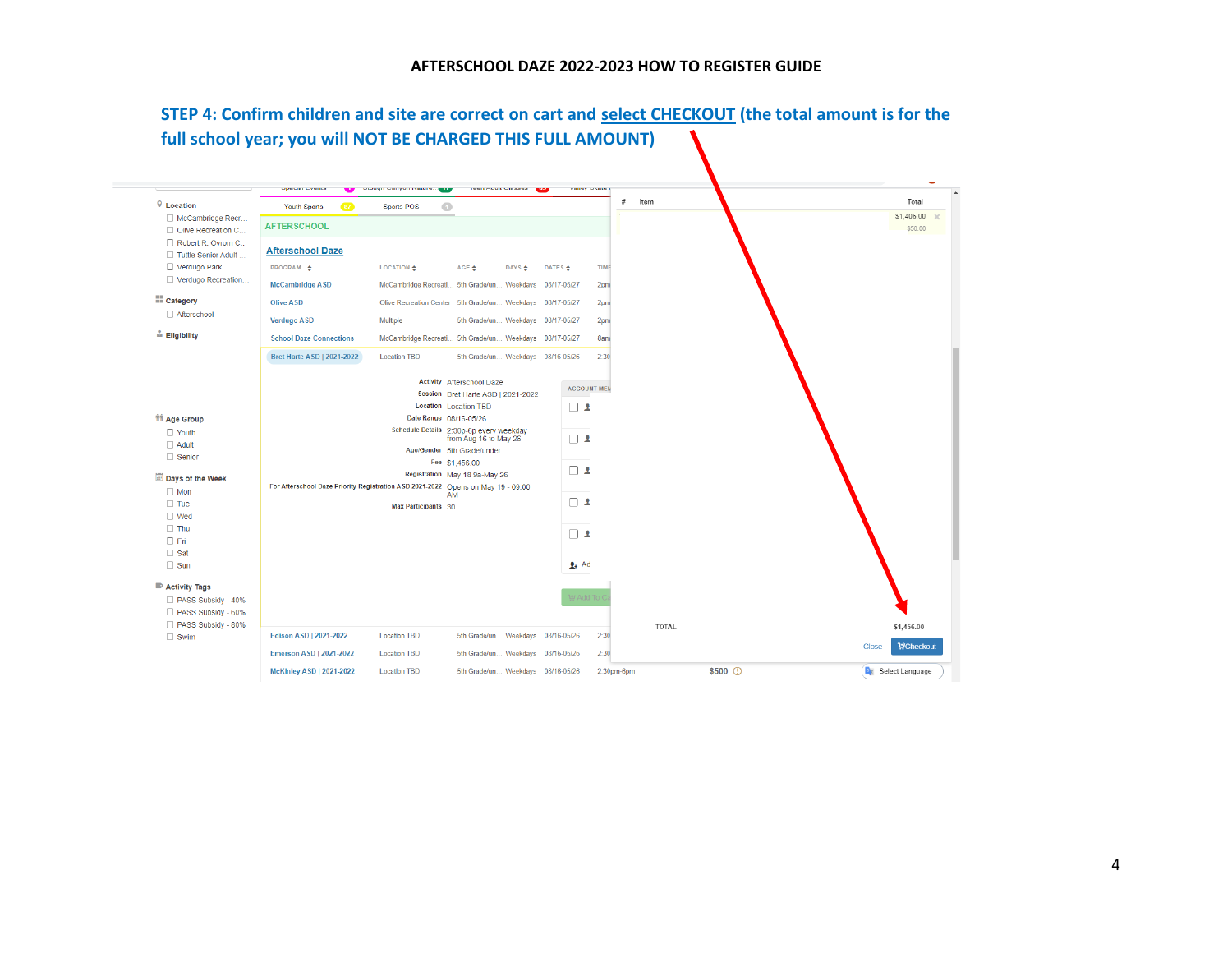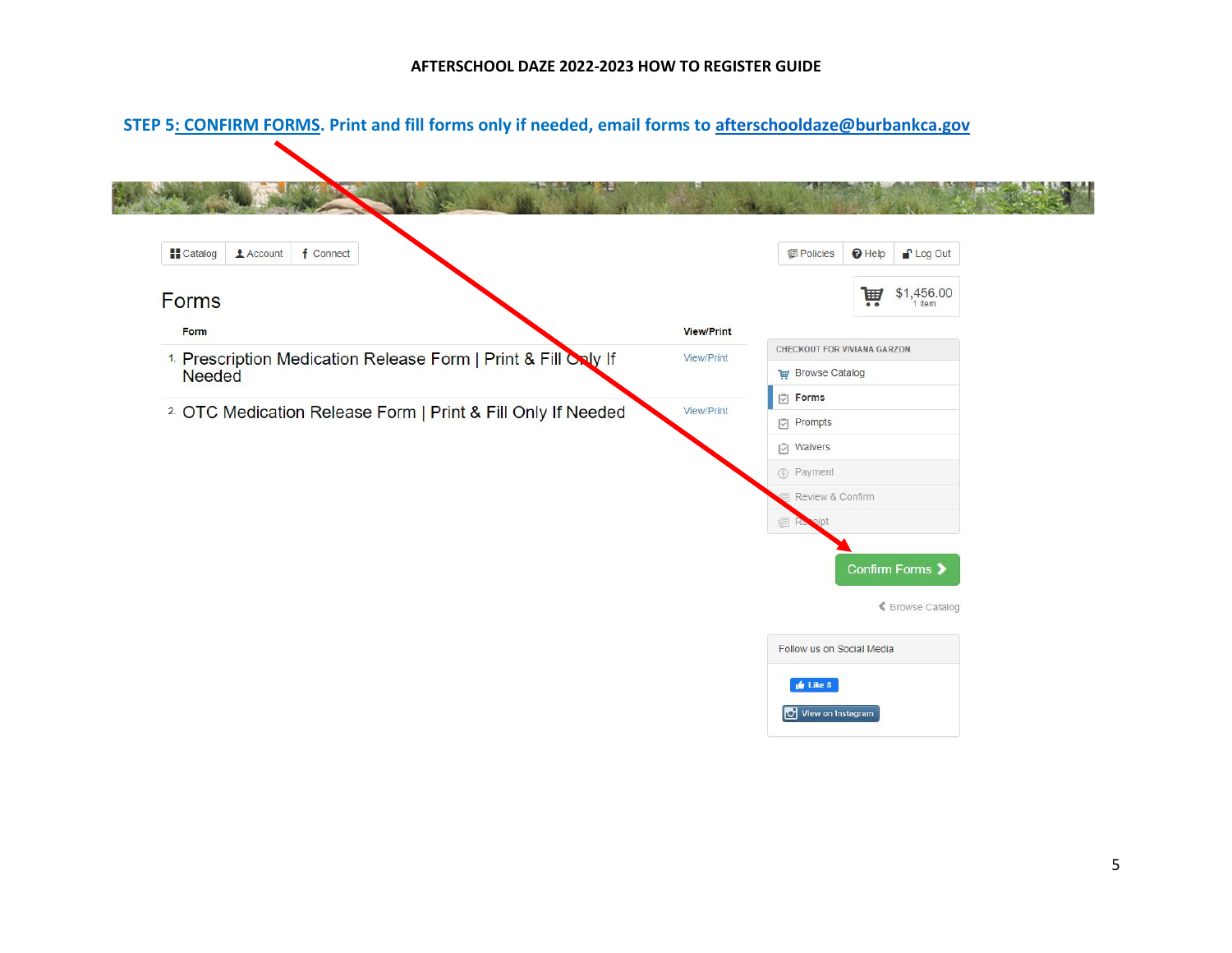| \$1,456.00<br>圃<br>1 item<br>. .<br>Response<br>Prompt<br><b>CHECKOUT FOR VIVIANA GARZON</b><br><b>THE Browse Catalog</b><br><b>Prompts for</b><br><b>D</b> Forms<br>Prompts<br>First & Last Name;<br>Phone Number (XXX) XXX - XXXX;<br><b>D</b> Waivers<br>Relationship to Child:<br>5 Payment<br>First & Last Name;<br>1 Review & Confirm<br>Phone Number (XXX) XXX - XXXX;<br><b>I</b> Receipt<br>Relationship to Child:<br>First & Last Name;<br>Submit Responses ><br>Phone Number (XXX) XXX - XXXX;<br>Relationship to Child:<br>$\triangle$ Forms<br>First & Last Name;<br>Phone Number (XXX) XXX - XXXX;<br>Follow us on Social Media<br>Relationship to Child:<br>$\frac{1}{2}$ Like 8<br>First & Last Name;<br>View on Instagram<br>Phone Number (XXX) XXX - XXXX;<br>Relationship to Child:<br>Room Number:<br>SPECIAL NEEDS (Current medications, known allergies,<br>physical limitations, etc.):<br>Note: If none, please enter N/A. If a prescription or over-the- | <b>Catalog</b><br>1 Account<br>$f \text{ } c$<br>ect                                                   | <sup>1</sup> Log Out<br>$\Theta$ Help<br><b>图 Policies</b> |
|-----------------------------------------------------------------------------------------------------------------------------------------------------------------------------------------------------------------------------------------------------------------------------------------------------------------------------------------------------------------------------------------------------------------------------------------------------------------------------------------------------------------------------------------------------------------------------------------------------------------------------------------------------------------------------------------------------------------------------------------------------------------------------------------------------------------------------------------------------------------------------------------------------------------------------------------------------------------------------------|--------------------------------------------------------------------------------------------------------|------------------------------------------------------------|
|                                                                                                                                                                                                                                                                                                                                                                                                                                                                                                                                                                                                                                                                                                                                                                                                                                                                                                                                                                                   | Prompts                                                                                                |                                                            |
|                                                                                                                                                                                                                                                                                                                                                                                                                                                                                                                                                                                                                                                                                                                                                                                                                                                                                                                                                                                   |                                                                                                        |                                                            |
|                                                                                                                                                                                                                                                                                                                                                                                                                                                                                                                                                                                                                                                                                                                                                                                                                                                                                                                                                                                   |                                                                                                        |                                                            |
|                                                                                                                                                                                                                                                                                                                                                                                                                                                                                                                                                                                                                                                                                                                                                                                                                                                                                                                                                                                   |                                                                                                        |                                                            |
|                                                                                                                                                                                                                                                                                                                                                                                                                                                                                                                                                                                                                                                                                                                                                                                                                                                                                                                                                                                   |                                                                                                        |                                                            |
|                                                                                                                                                                                                                                                                                                                                                                                                                                                                                                                                                                                                                                                                                                                                                                                                                                                                                                                                                                                   | 1. Emergency/Authorized Pick-Up Contact 1                                                              |                                                            |
|                                                                                                                                                                                                                                                                                                                                                                                                                                                                                                                                                                                                                                                                                                                                                                                                                                                                                                                                                                                   |                                                                                                        |                                                            |
|                                                                                                                                                                                                                                                                                                                                                                                                                                                                                                                                                                                                                                                                                                                                                                                                                                                                                                                                                                                   |                                                                                                        |                                                            |
|                                                                                                                                                                                                                                                                                                                                                                                                                                                                                                                                                                                                                                                                                                                                                                                                                                                                                                                                                                                   | 2. Emergency Contact/Authorized Pick-Up 2                                                              |                                                            |
|                                                                                                                                                                                                                                                                                                                                                                                                                                                                                                                                                                                                                                                                                                                                                                                                                                                                                                                                                                                   |                                                                                                        |                                                            |
|                                                                                                                                                                                                                                                                                                                                                                                                                                                                                                                                                                                                                                                                                                                                                                                                                                                                                                                                                                                   |                                                                                                        |                                                            |
|                                                                                                                                                                                                                                                                                                                                                                                                                                                                                                                                                                                                                                                                                                                                                                                                                                                                                                                                                                                   | 3. Emergency Contact/Authorized Pick-Up 3                                                              |                                                            |
|                                                                                                                                                                                                                                                                                                                                                                                                                                                                                                                                                                                                                                                                                                                                                                                                                                                                                                                                                                                   |                                                                                                        |                                                            |
|                                                                                                                                                                                                                                                                                                                                                                                                                                                                                                                                                                                                                                                                                                                                                                                                                                                                                                                                                                                   |                                                                                                        |                                                            |
|                                                                                                                                                                                                                                                                                                                                                                                                                                                                                                                                                                                                                                                                                                                                                                                                                                                                                                                                                                                   | 4. Emergency Contact/Authorized Pick-Up 4                                                              |                                                            |
|                                                                                                                                                                                                                                                                                                                                                                                                                                                                                                                                                                                                                                                                                                                                                                                                                                                                                                                                                                                   |                                                                                                        |                                                            |
|                                                                                                                                                                                                                                                                                                                                                                                                                                                                                                                                                                                                                                                                                                                                                                                                                                                                                                                                                                                   |                                                                                                        |                                                            |
|                                                                                                                                                                                                                                                                                                                                                                                                                                                                                                                                                                                                                                                                                                                                                                                                                                                                                                                                                                                   | 5. Emergency Contact/Authorized Pick-Up 5                                                              |                                                            |
|                                                                                                                                                                                                                                                                                                                                                                                                                                                                                                                                                                                                                                                                                                                                                                                                                                                                                                                                                                                   |                                                                                                        |                                                            |
|                                                                                                                                                                                                                                                                                                                                                                                                                                                                                                                                                                                                                                                                                                                                                                                                                                                                                                                                                                                   |                                                                                                        |                                                            |
|                                                                                                                                                                                                                                                                                                                                                                                                                                                                                                                                                                                                                                                                                                                                                                                                                                                                                                                                                                                   | 6. Teacher Name:                                                                                       |                                                            |
|                                                                                                                                                                                                                                                                                                                                                                                                                                                                                                                                                                                                                                                                                                                                                                                                                                                                                                                                                                                   |                                                                                                        |                                                            |
|                                                                                                                                                                                                                                                                                                                                                                                                                                                                                                                                                                                                                                                                                                                                                                                                                                                                                                                                                                                   |                                                                                                        |                                                            |
|                                                                                                                                                                                                                                                                                                                                                                                                                                                                                                                                                                                                                                                                                                                                                                                                                                                                                                                                                                                   | 7. Please specify SPECIAL HEALTH CONSIDERATIONS OR                                                     |                                                            |
|                                                                                                                                                                                                                                                                                                                                                                                                                                                                                                                                                                                                                                                                                                                                                                                                                                                                                                                                                                                   |                                                                                                        |                                                            |
|                                                                                                                                                                                                                                                                                                                                                                                                                                                                                                                                                                                                                                                                                                                                                                                                                                                                                                                                                                                   | counter medication will need to be held/administered, during                                           |                                                            |
|                                                                                                                                                                                                                                                                                                                                                                                                                                                                                                                                                                                                                                                                                                                                                                                                                                                                                                                                                                                   | program hours, a City of Burbank Parks & Recreation<br>Department Medication Release Form is required. |                                                            |

## **STEP 6: COMPLETE PROMPTS THOROUGHLY. 3 Emergency Contacts are required. If none or unknown, type N/A. SUBMIT RESPONSES.**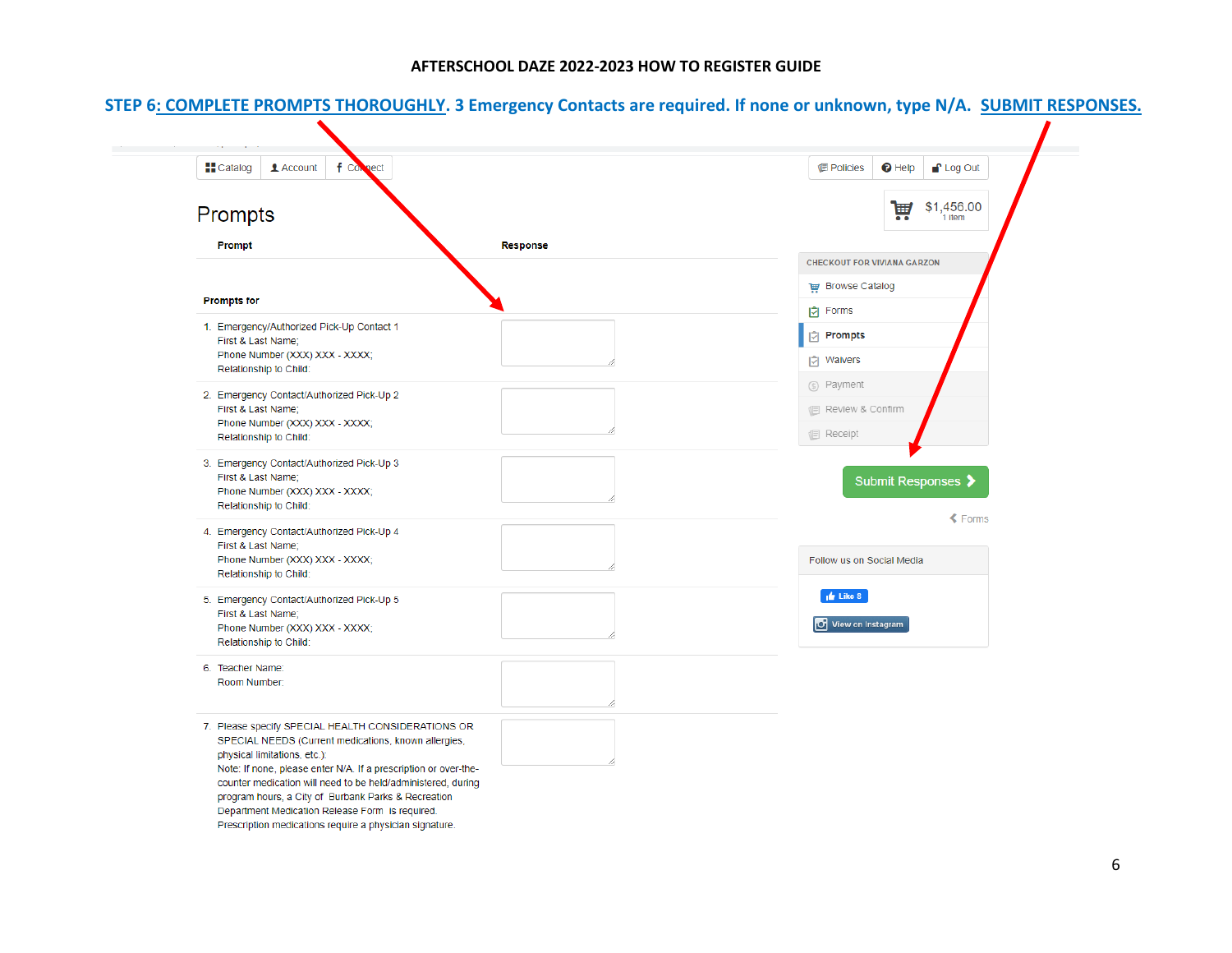#### **STEP 7: AGREE TO PARENT CONSENT & MEDICAL TREATMENT CONSENT. Electronic signature required. CONFIRM WAIVER AGREEMENT.**



#### **MEDICAL EMERGENCY TREATMENT CONSENT:**

As parent/guardian, I hereby consent to treat my minor child for any and all medical procedures deemed necessary as a result of accident or injury or illness. Consent is given for any licensed physician, surgeon, or accredited emergency unit to give medical attention, and to administer such treatment, drugs and medicines (except as noted below), and to perform such surgical procedures as he/she shall think the existing emergency requires. I further understand that the City of Burbank has no medical insurance and that I am responsible for payment of said treatment.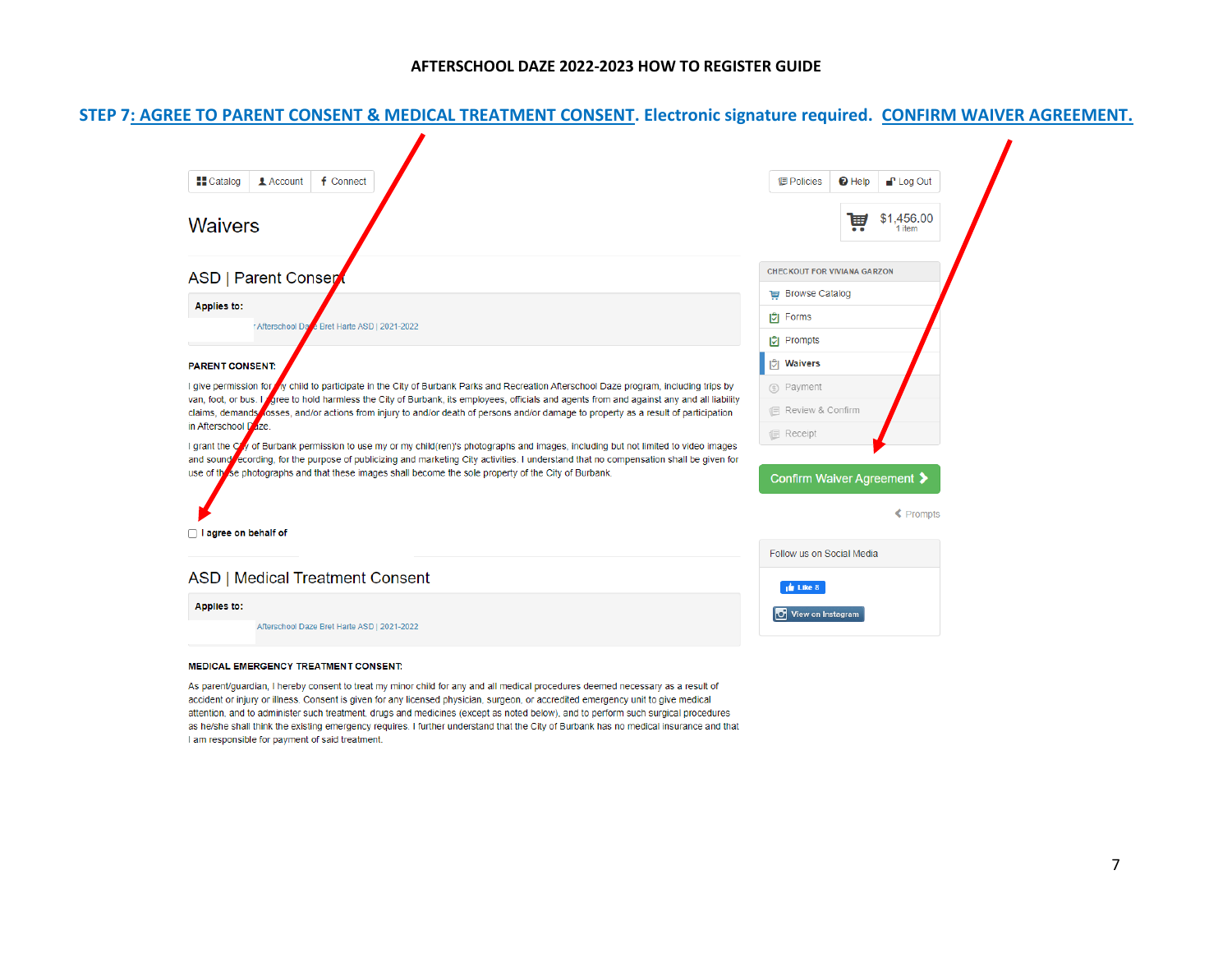#### **AFTERSCHOOL DAZE 2022-2023 HOW TO REGISTER GUIDE**

**STEP 8: AGREE to auto-billing. In Available Payment Plans, SELECT THE AFTERSCHOOL DAZE 2022-2023 PAYMENT PLAN. By selecting this option, your payment will be automatically charged on the 25th of each month, starting on August 25th. Registration Fee (\$50) and payment for first two weeks of school will be due at checkout. SELECT YOUR SAVED CREDIT CARD and CONTINUE TO PAYMENT.** 

| f Connect<br><b>Catalog</b><br>$\triangle$ Account                               |                           | <b>C</b> Log Out<br>Policies<br>$\Theta$ Help |  |
|----------------------------------------------------------------------------------|---------------------------|-----------------------------------------------|--|
| Payment<br>Item                                                                  | Price                     |                                               |  |
| for Afterschool Daze Bret H <sub>ar</sub> te ASD   2021-2022<br>1.               |                           | CHECKOUT FOR VIVIANA GARZON<br>$\times$       |  |
| This item entails future payments, and requires a card on file for auto-billing. |                           | <b>E</b> Browse Catalog                       |  |
| <b>ZIAGREE</b>                                                                   |                           | <b>D</b> Forms                                |  |
|                                                                                  |                           | Prompts                                       |  |
| <b>Available Payment Plans:</b>                                                  |                           | <b>D</b> Waivers                              |  |
| Pay Now (\$1,406.00)<br>Afterschool Daze 2021-2022 (Total: \$1,406.00)           |                           | 5 Payment                                     |  |
| ASD   Registration Fee                                                           | \$50.00                   | Review & Confirm                              |  |
|                                                                                  | iotal Charges<br>\$124.00 | Receipt                                       |  |
| <b>Saved Card</b>                                                                |                           | « Waivers                                     |  |
| <b>Continue to Payment</b>                                                       |                           |                                               |  |